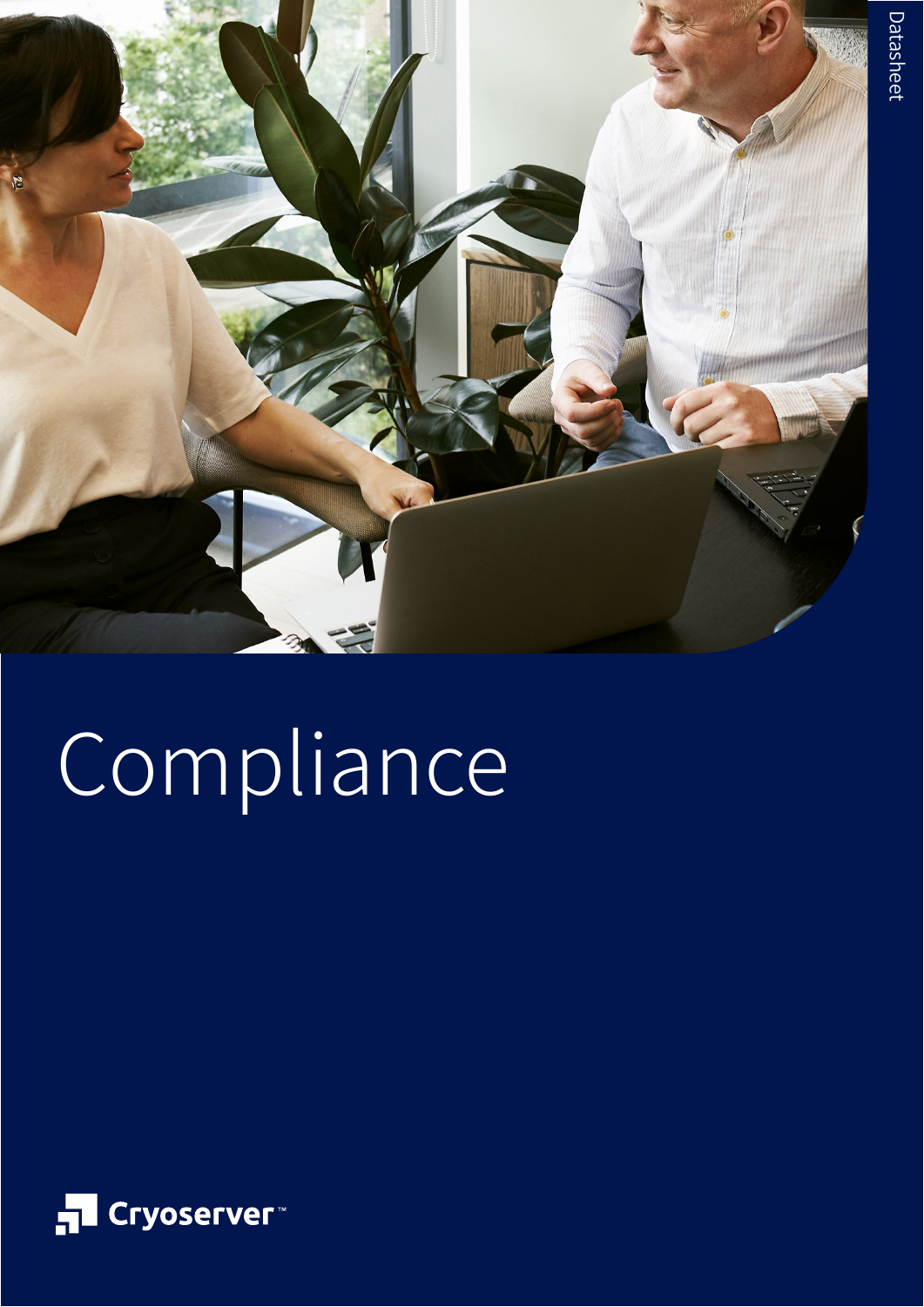" The IDC (International Data Corporation) report that 60% of a business' critical data is stored via email, so an email archive is vital to store this effectively, securely, and make it easily available to search for""

#### **Mike Kenyon**

"The industry in which we operate is compliance driven and we simply could not take any chances... We need complete confidence in the compliance aspect of inbound and outbound emails"

**Leon Sale, IT Manager at Baker Tilly**

"From a personal point of view I don't have to worry so much about managing my emails, which is great"

**Employee, North Warwickshire Borough Council**

"In terms of searching, Cryoserver has saved hours of people's time"

**Martin Vogwell, IT infrastructure manager,** 

## **How long should your business keep its emails?**

Every business needs to understand the Data Protection Act (DPA, 1998). It aims to protect the privacy and protection of all personal data collected for or about citizens in the UK. It states that data should be kept for 'no longer than is necessary'. So, what does this mean for email retention? Well, that depends. Different data requires different retention times. Whilst we can't include every single piece of legislation, here are just a few of the regulations for your business to consider:

#### **Limitation Act 1980**

These regulations place a time limit on starting legal proceedings for civil actions. The act allows businesses a guideline for how long to keep certain information which may be of use in future if a court case arises. For example, employment tribunal court claims are possible for up to six years after employment is terminated. Therefore, personnel information should be kept for six years after an employee's departure from a business.

#### **Companies Act (1985/2006)**

These regulations place a time limit on starting legal proceedings for civil actions. The act allows businesses a guideline for how long to keep certain information which may be of use in future if a court case arises. For example, employment tribunal court claims are possible for up to six years after employment is terminated. Therefore, personnel information should be kept for six years after an employee's departure from a business.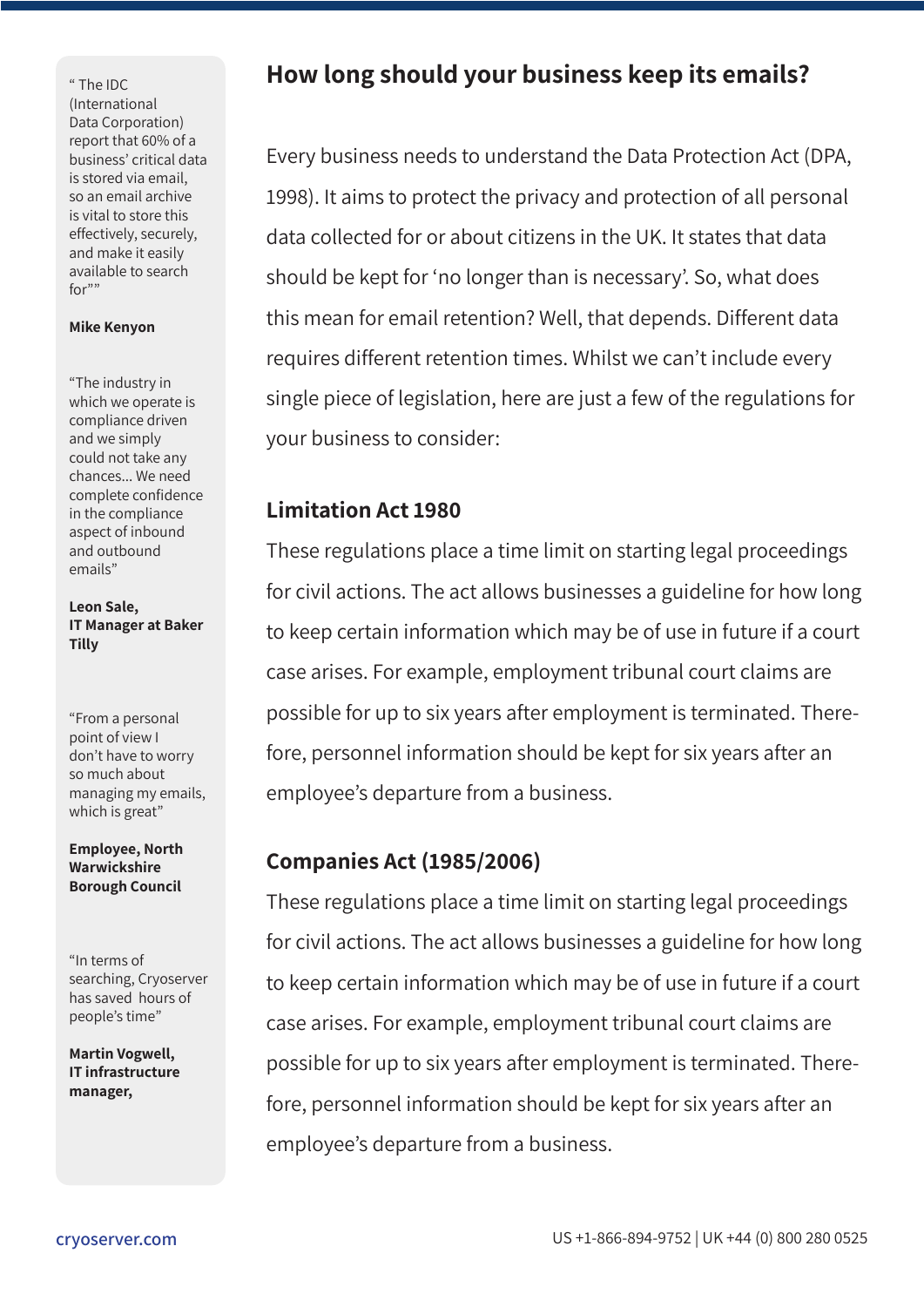"We use [Cryoserver] when we have Subject Access Requests (SAR) or Freedom of Information (FOI) requests... Cryoserver helps us to carry out searches quickly and securely"

**Vincenzo Ardilio Guildford Borough Council**

#### **IMPORTANT TO KNOW**

Are you in the healthcare / pharmaceutical industry? Or in one where employees have health & safety risks? Regulations on data retention are more stringent for such industries Whatever your business, it has 20 working days to respond to a Freedom of Information (FoI) request, and 40 calendar days to a Subject Access Request (SAR) Despite leaving the EU, UK businesses must still comply with EU GDPR and protect personal data. Failure to do this can incur fines of up to €20m or 4% of a company's global revenue

#### **Working Time Regulations**

These laws govern maximum working hours, including maximum weekly working time limits, night work limits, and health assessments for night work. Any records of communication about these regulations are to be held for two years.

#### **Statutory Maternity/Sick Pay Regulations**

Employers must keep maternity pay records and certificates, along with sickness records, for three years after the end of the tax year to which they relate. That is, the year in which the maternity pay period ends; or, for sick pay, three years after the tax year to which it relates.

#### **Financial Services Authority**

In the UK, the Financial Services Authority (FSA) regulates financial service providers. The FSA's regulations require all financial institutions to store all business emails, sent and received, for up to six years, and some emails indefinitely, so that cases can be reviewed.

### **Freedom of Information Act (2006)**

The aim of this act was to create a more open government based on mutual trust. It provides public access to information held by public authorities. Anyone is entitled to make a Freedom of Information (FoI) request to public bodies, or a Subject Access Request (SAR) to a business, in which they can gain access to information recorded about themselves. This information can be both official and unofficial (i.e. drafts, emails, notes, CCTV, phone recordings) as well as information not created by the company itself, i.e. letters from members of the public.